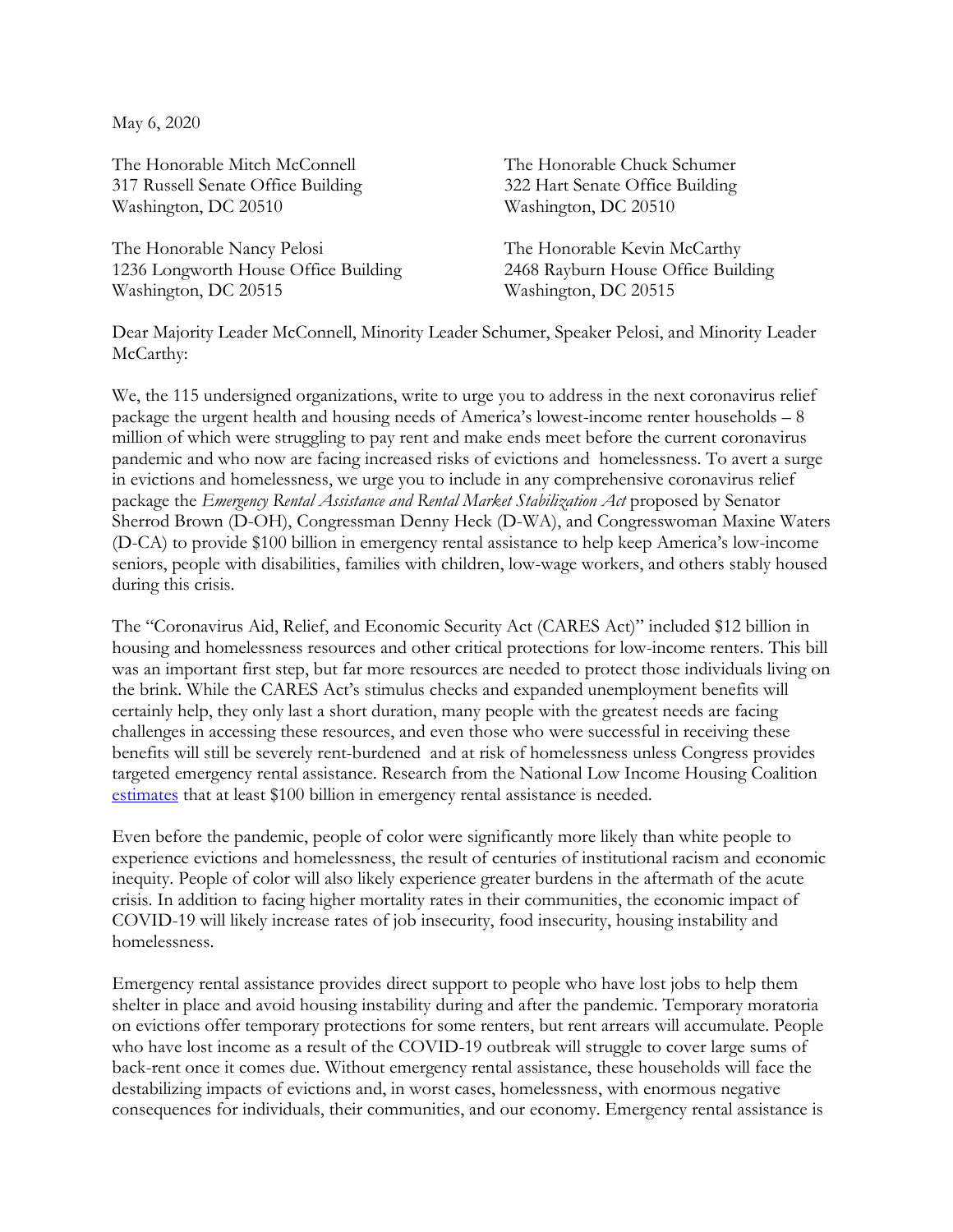also necessary to ensure the continued viability of our country's essential affordable housing infrastructure.

If enacted, the *Emergency Rental Assistance and Rental Market Stabilization Act* would provide states, localities, territories, and tribes with flexible resources to provide direct support to households in need with short- and medium-term rental assistance or to cover up to 6 months of back rent and late fees. The funds may also be used to stabilize households by helping to address the cost of security deposits and utility deposits and payments, among other expenses. These funds are designed to reach people in need quickly and directly; half of the funds must be allocated to states and local governments within 7 days. The Emergency Solutions Grants program utilized in this legislative proposal was modelled by Congress on the Homelessness Prevention and Rapid Re-housing (HPRP) program created and used successfully in the aftermath the 2008 financial crisis.

We urge you to include in any comprehensive coronavirus relief package the *Emergency Rental Assistance and Rental Market Stabilization Act* to prevent evictions and homelessness and promote housing stability among those individuals with the greatest needs during and after this crisis.

Sincerely,

Acacia Network, Inc. African American Health Alliance American Association of Service Coordinators American Civil Liberties Union American Kidney Fund American Public Health Association BRIDGE Housing Casa de Esperanza: National Latin@ Network for Healthy Families & Communities Center for Community Progress Center for Disability Rights Center for Law and Social Policy Center for Public Representation Center for Responsible Lending Children's Defense Fund Church World Service Coalition of Labor Union Women Coalition on Human Needs Community Change Community Economics Community Housing Partners Community Preservation Corporation Community Solutions Congregation of Our Lady of the Good Shepherd - U.S. Provinces Consortium for Citizens with Disabilities Housing Task Force Consumer Federation of America Corporation for Supportive Housing Council of Large Public Housing Authorities Council of State Community Development Agencies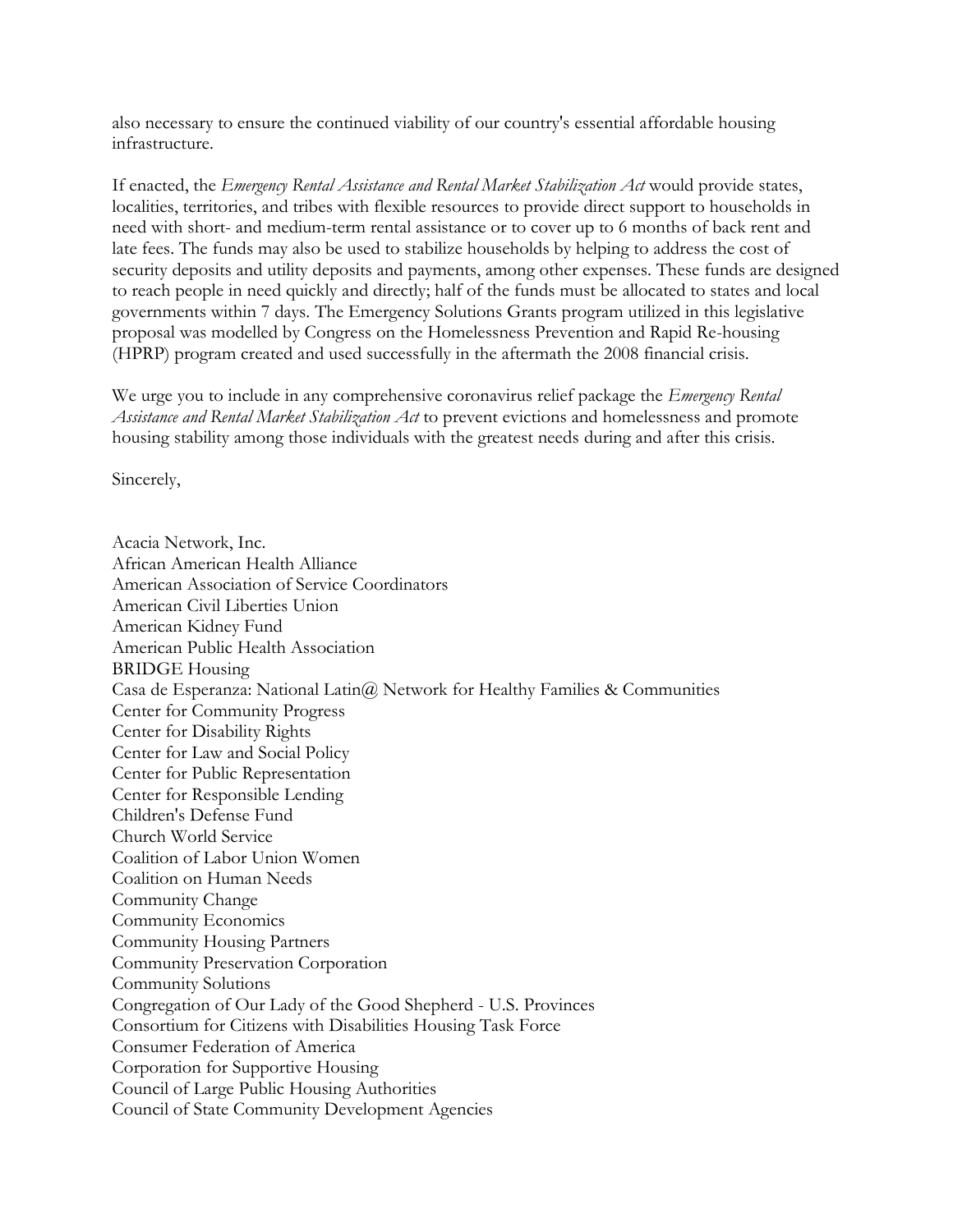EAH Housing Enterprise Community Partners Equitable Housing Institute Evangelical Lutheran Church in America Family Promise Friends Committee on National Legislation Funders Together to End Homelessness Grounded Solutions Network Health Justice Innovations LLC Heartland Alliance Housing Assistance Council Housing Development Corporation MidAtlantic Housing Partnership Network IDP Properties Islamic Center of North America Council for Social Justice LeadingAge Legal Action Center Local Initiatives Support Corporation Low Income Investment Fund **NAACP** National Action Network National Advocacy Center of the Sisters of the Good Shepherd National Alliance for Safe Housing National Alliance of Community Economic Development Associations National Alliance of HUD Tenants National Alliance on Mental Illness National Alliance to End Homelessness National Association for Latino Community Asset Builders National Association of Affordable Housing Lenders National Association of Local Housing Finance Agencies National Association of Real Estate Brokers National Association of Social Workers National Center for Housing & Child Welfare National Center for Transgender Equality National Coalition Against Domestic Violence National Coalition for Asian Pacific American Community Development National Coalition for Homeless Veterans National Coalition for the Homeless National Coalition of Latinxs with Disabilities National Community Development Association National Community Reinvestment Coalition National Community Stabilization Trust National Council of Churches National Council of State Housing Agencies National Disability Rights Network National Fair Housing Alliance National Health Care for the Homeless Council National Housing Conference